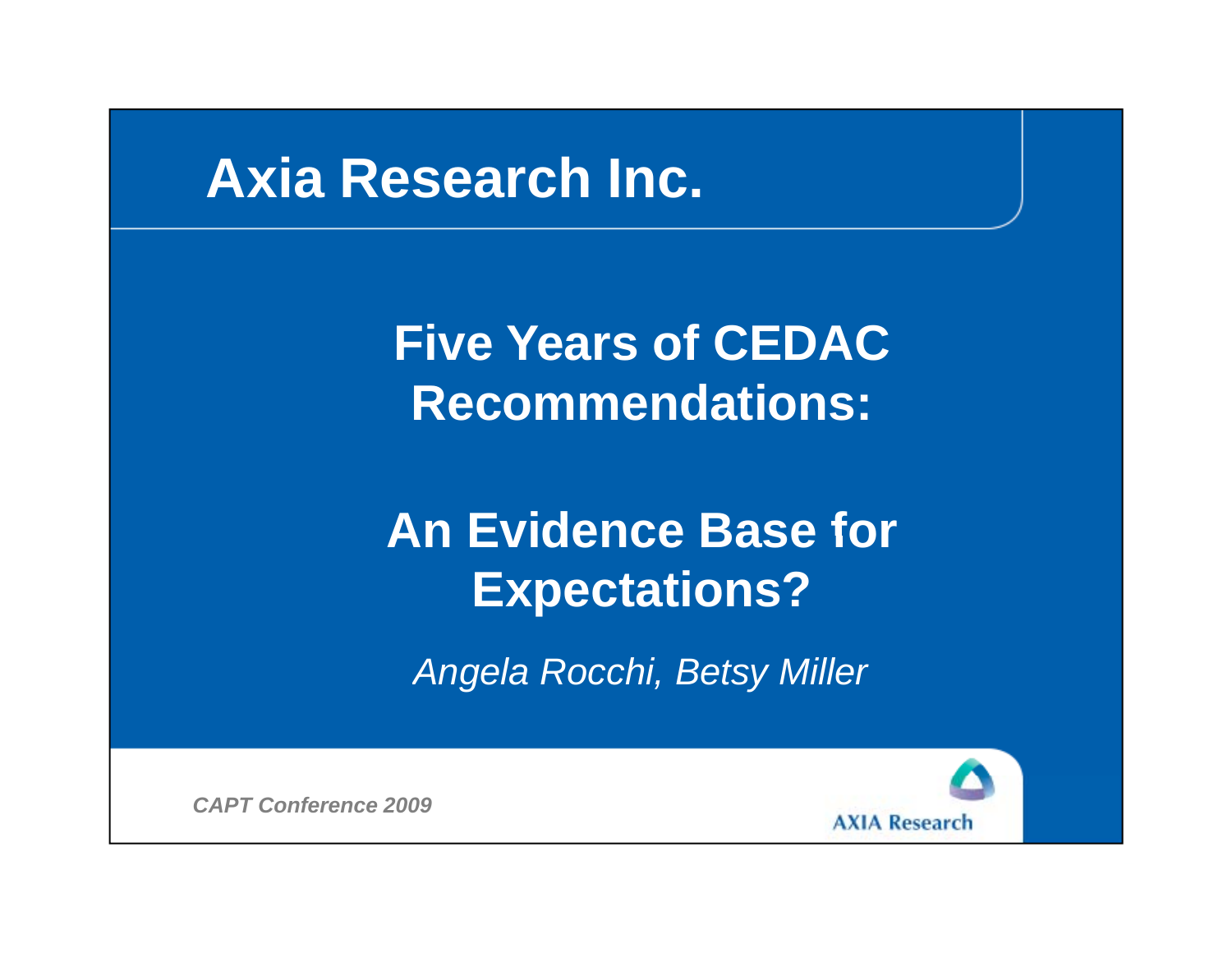# **Background**

CDR has dominated the reimbursement landscape since its formal inception in September 2003:

- recommendations have been largely adopted by the public plans in Canada
- recommendations are in the global public domain
- reasons are provided for recommendations.

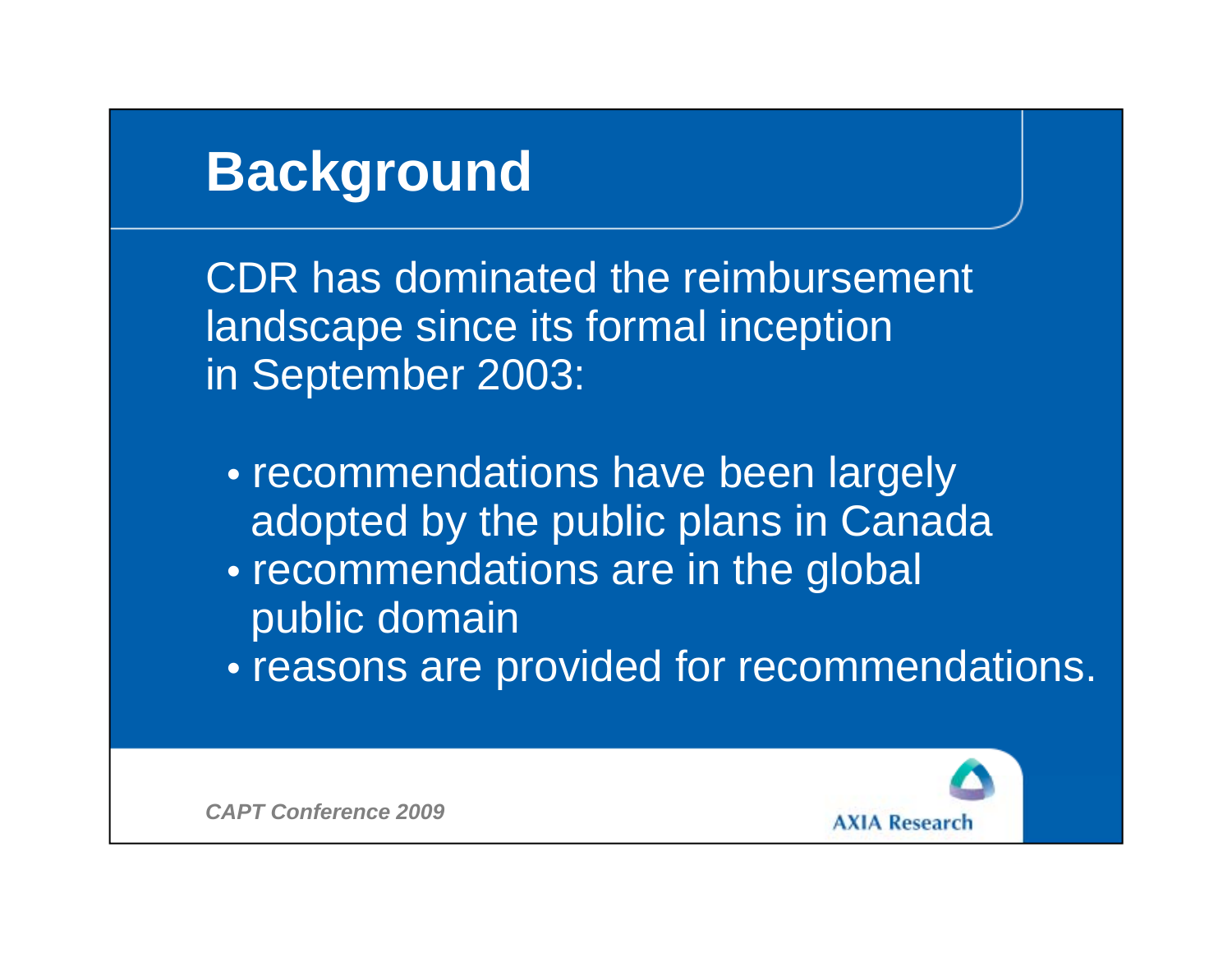#### **Research Need**the contract of the contract of the contract of the contract of the contract of the contract of the contract of

Axia has examined the role of economicevidence in CDR recommendations.

Others have looked at the role of many additional factors in decision-making in multiple jurisdictions.

No one has examined the role of thesefactors in CDR recommendations exclusively using data in the public domain.

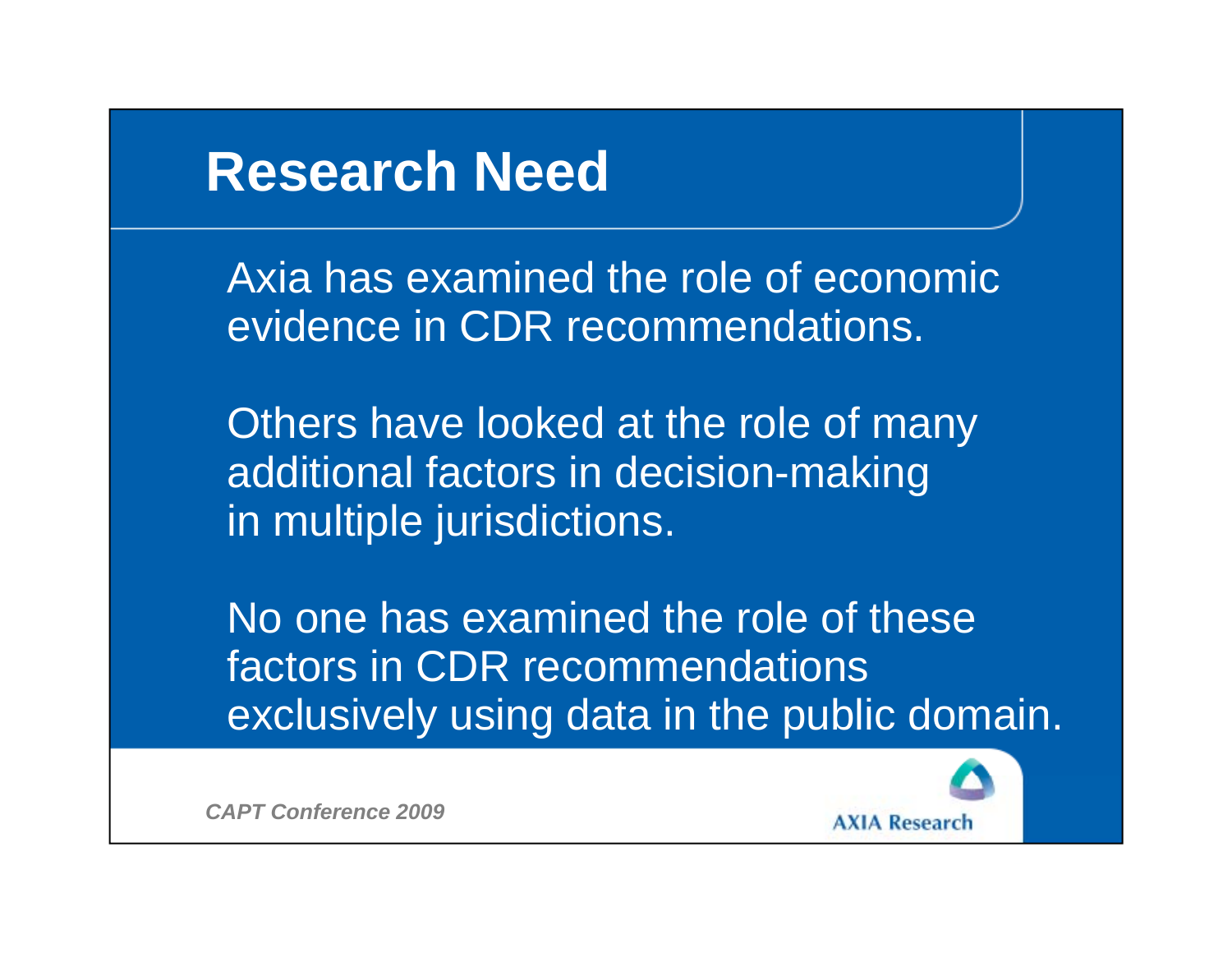# **Objective**

Using publicly-available information, to explore trends and predictors for negative (DNL) recommendations over the first five years of CEDAC.

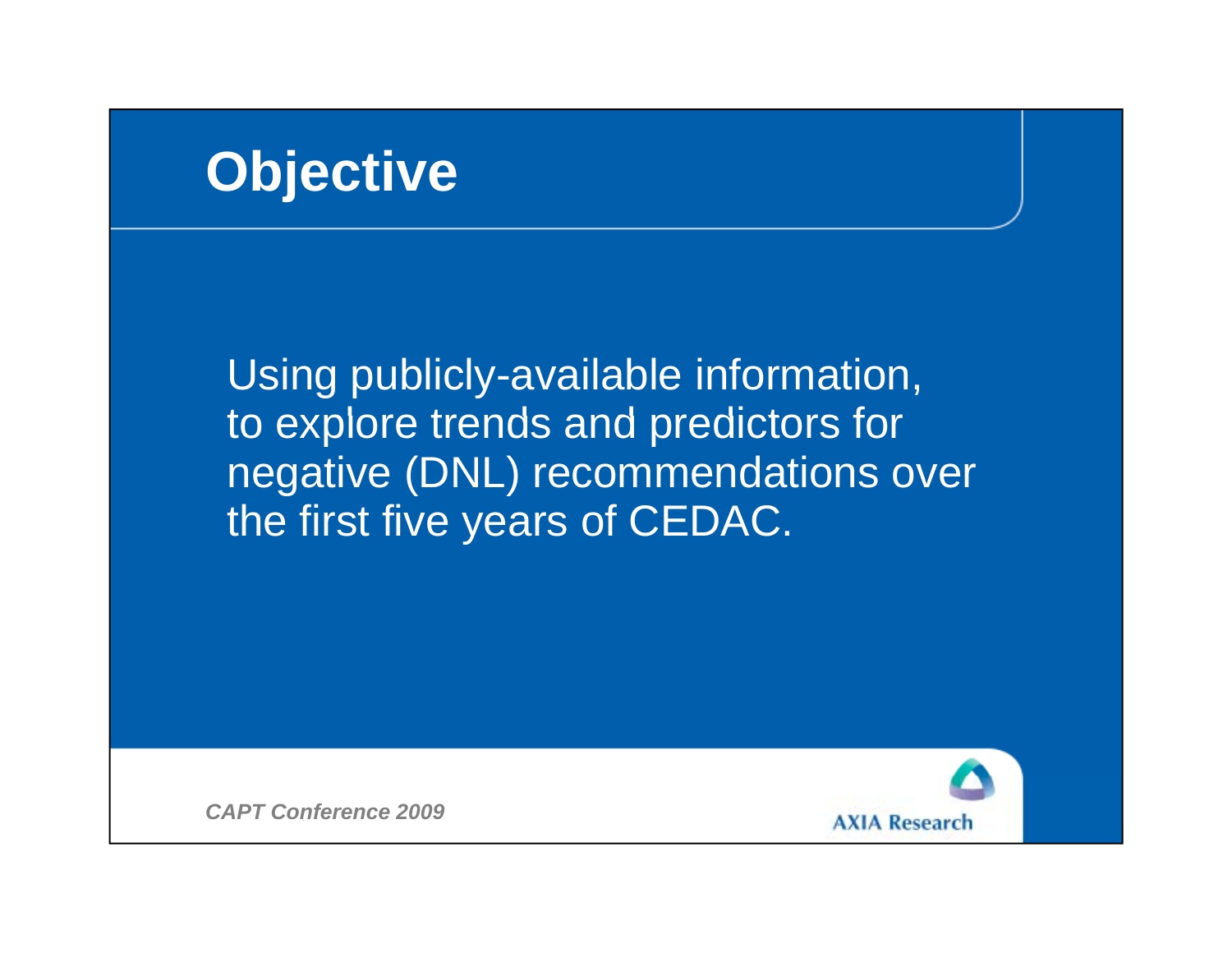# **Methods**

Review of all final recommendationssince inception: Sept 03 to Sept 08  $(n = 112)$ .

Included only the final recommendation if the same indication was re-submitted  $(n = 104)$ .

Split three submissions based on differences in subgroup/indication (final  $n = 108$ ).

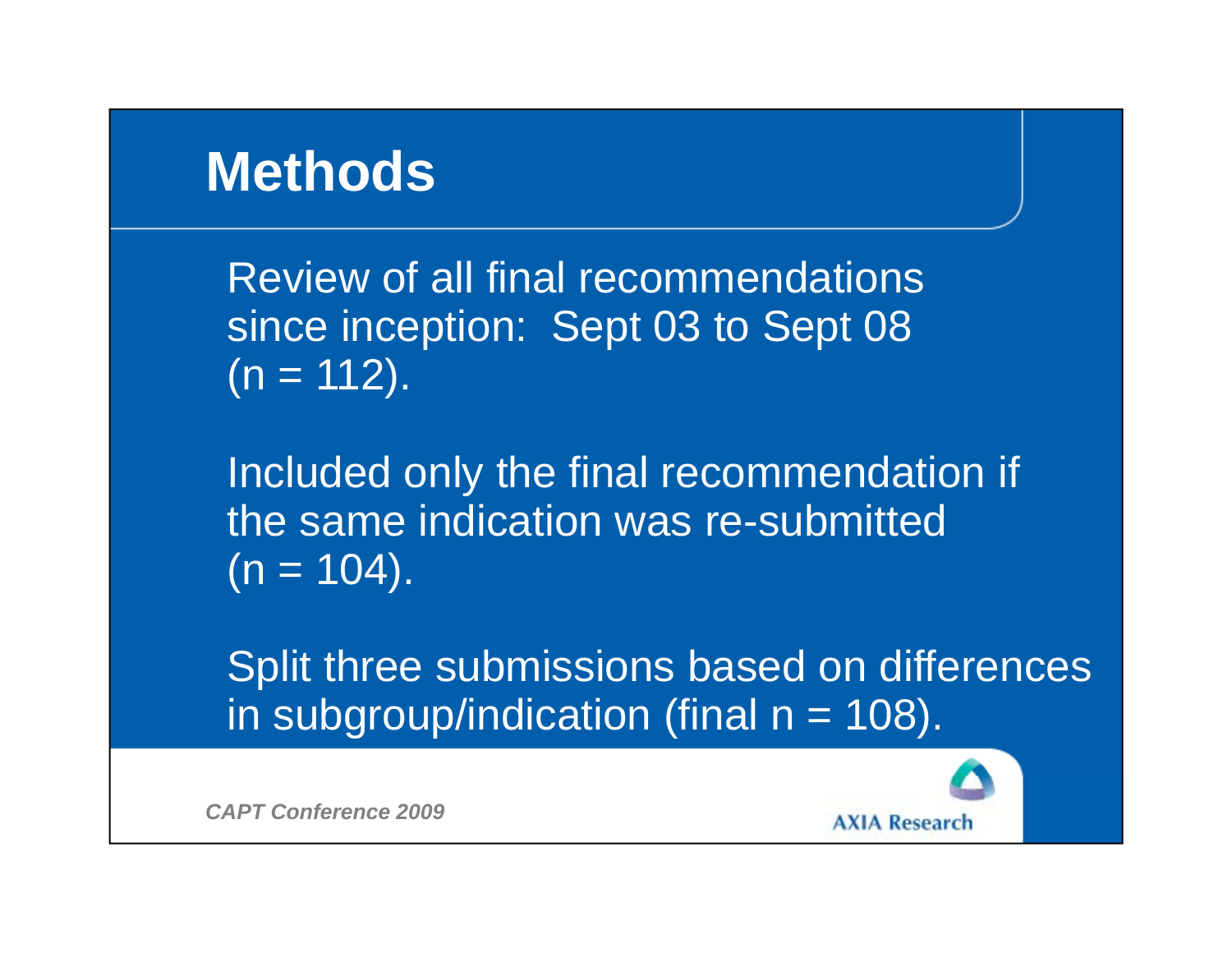# **Methods**

Attributes examined:

- Timing of the submission
- $\bullet$  Type of submission
- Drug Characteristics
- Clinical factors
- Economic factors
- Price

#### Using Reasons and Worksheets only.



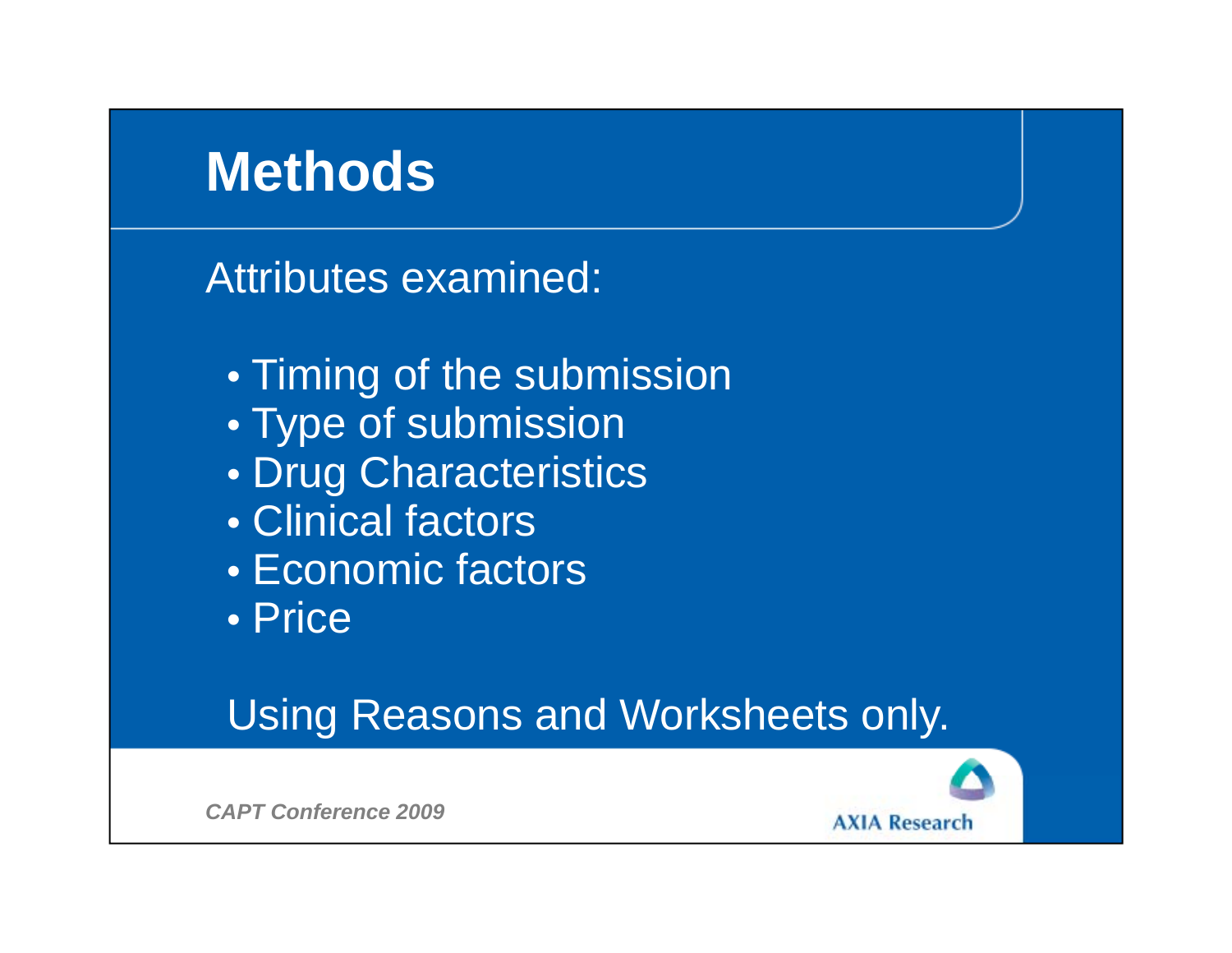# **Submission Type**

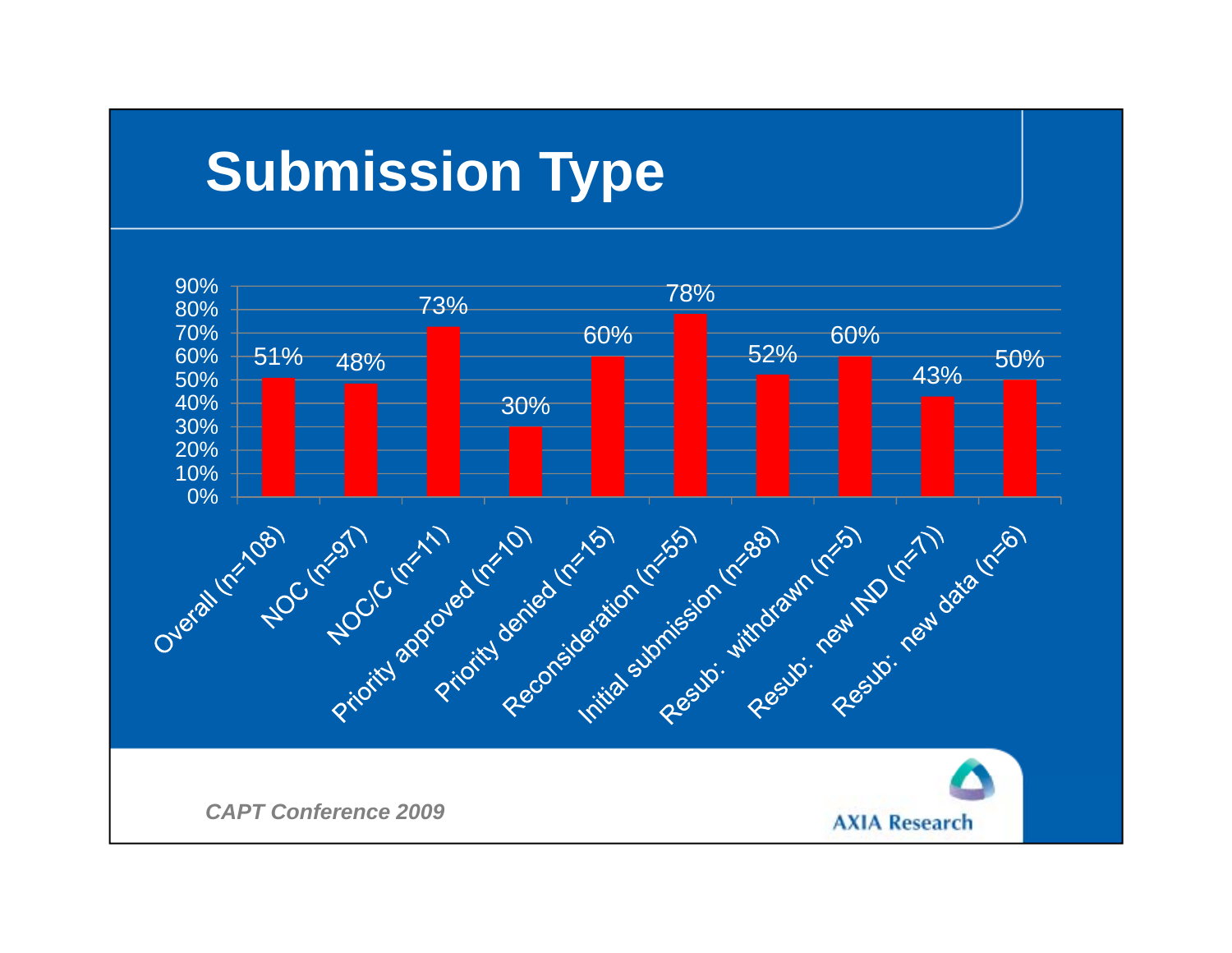# **Drug Attributes**

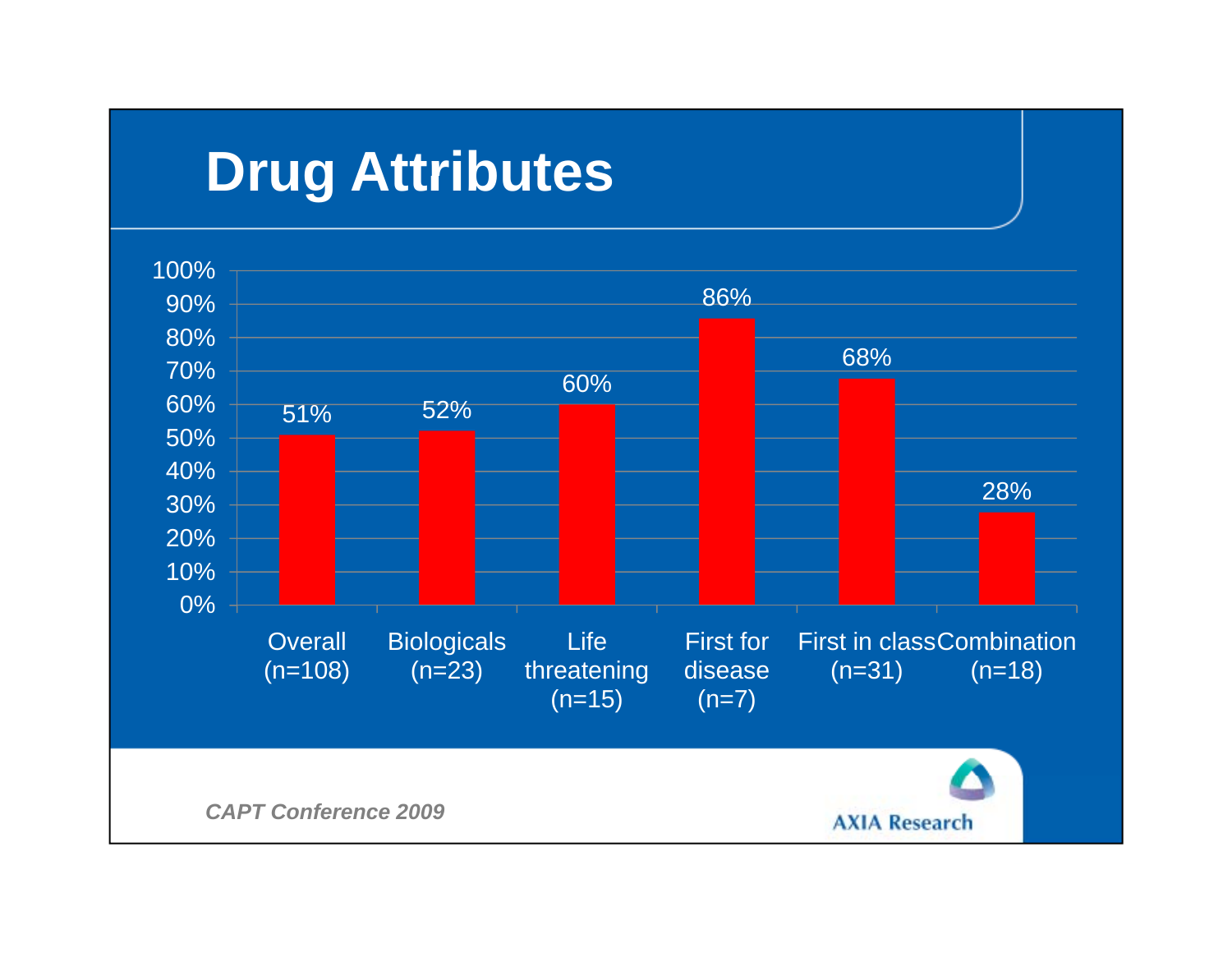# **Therapeutic Area**

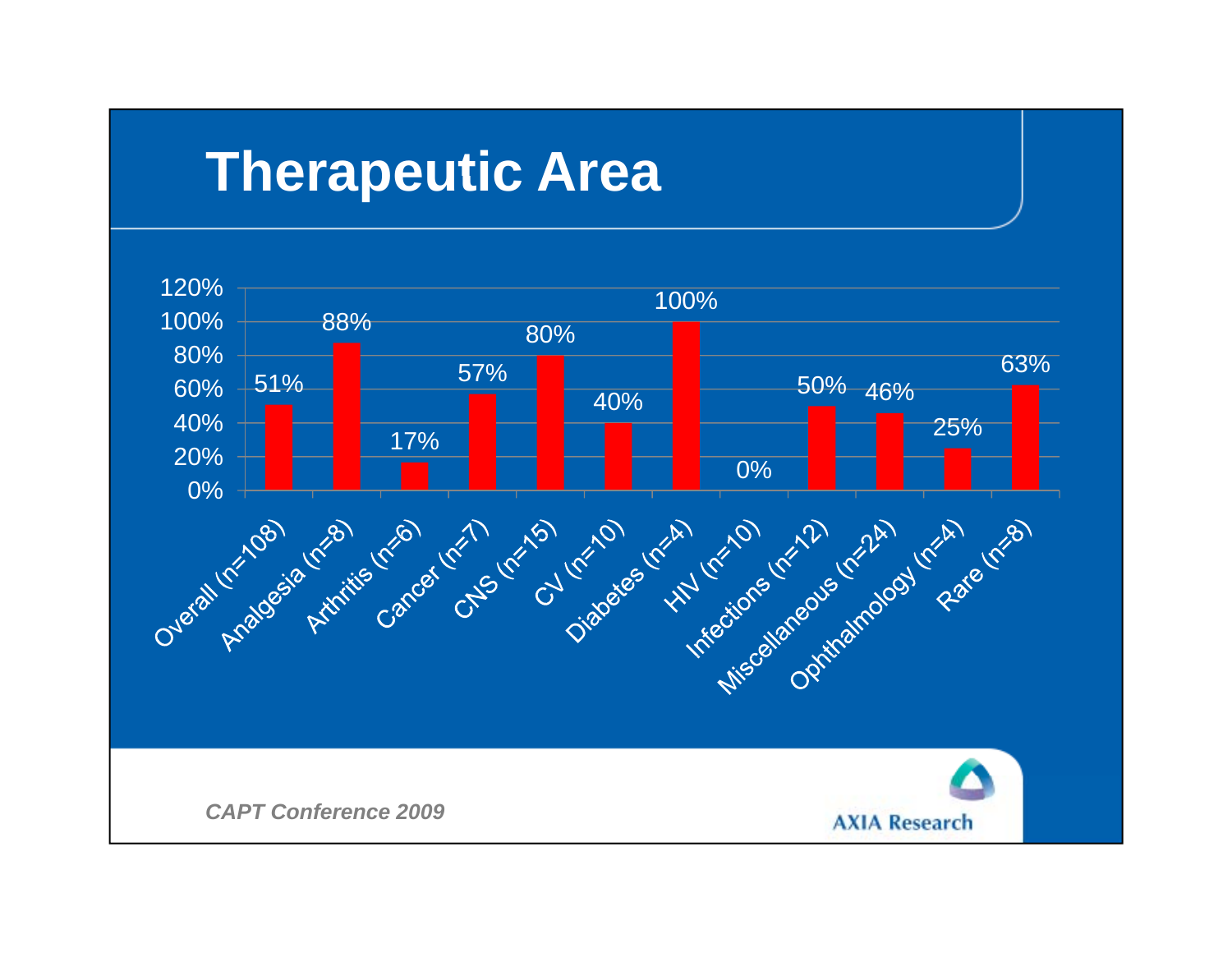# **Type of Outcome**

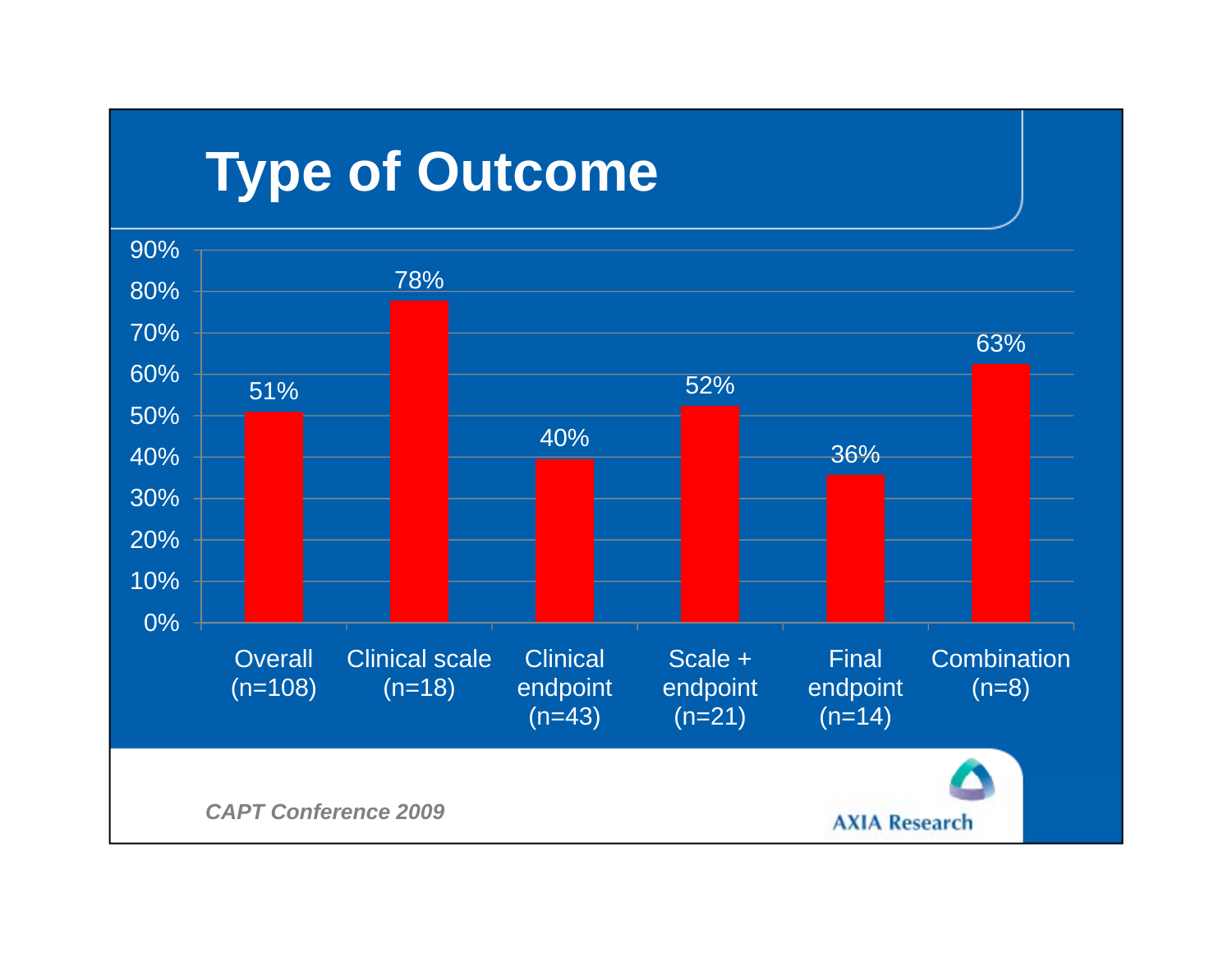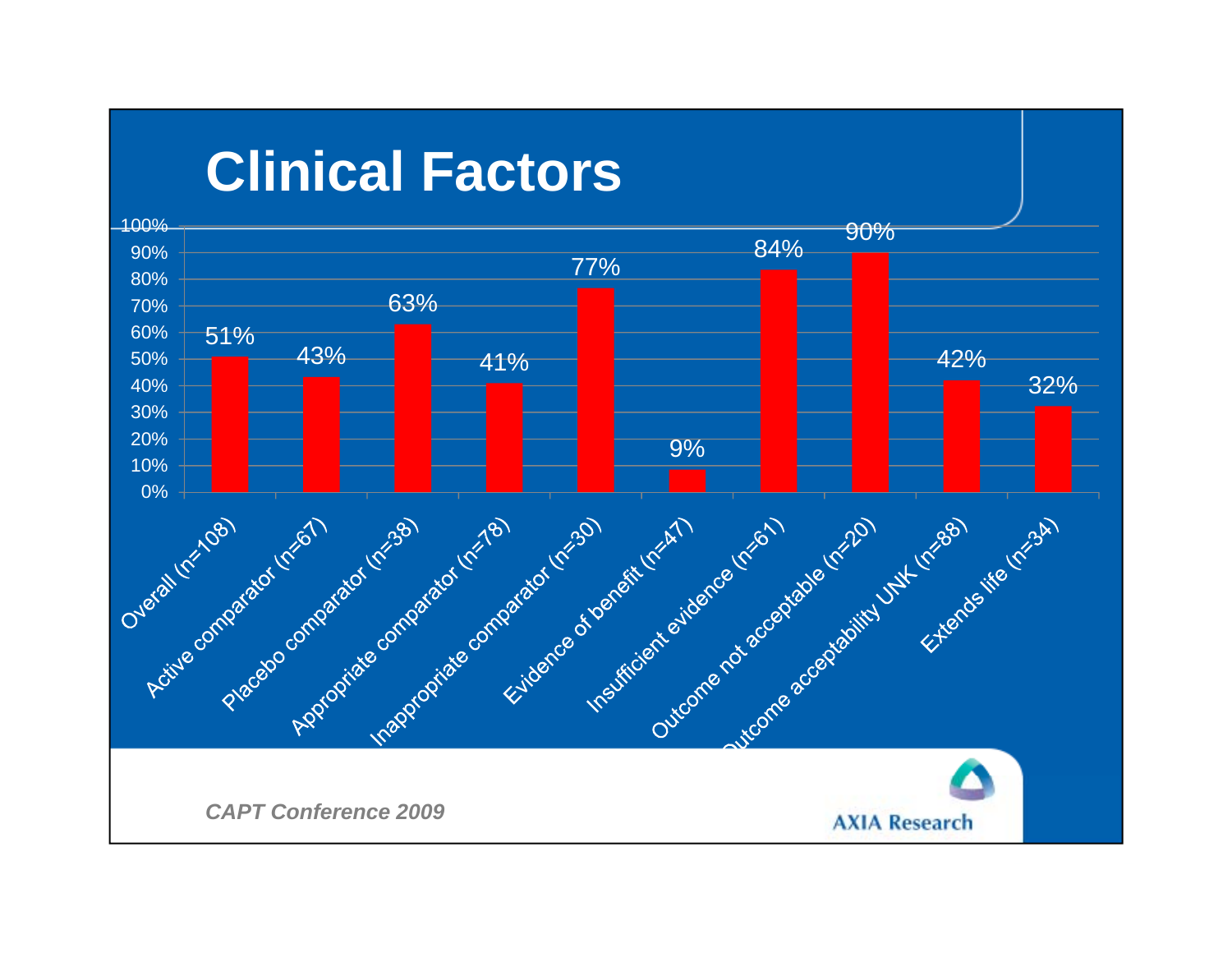# **ICER Impact**

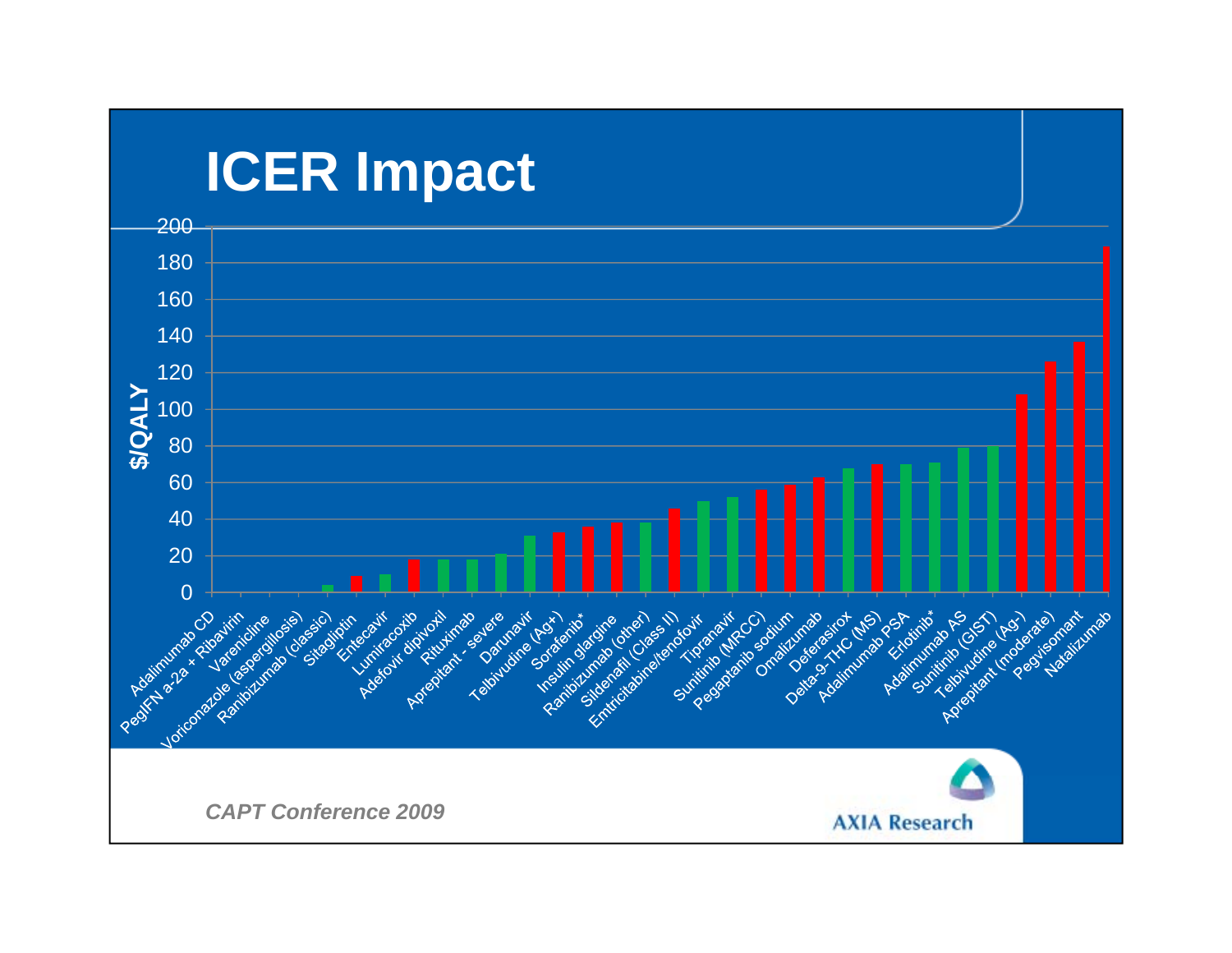#### **Price**

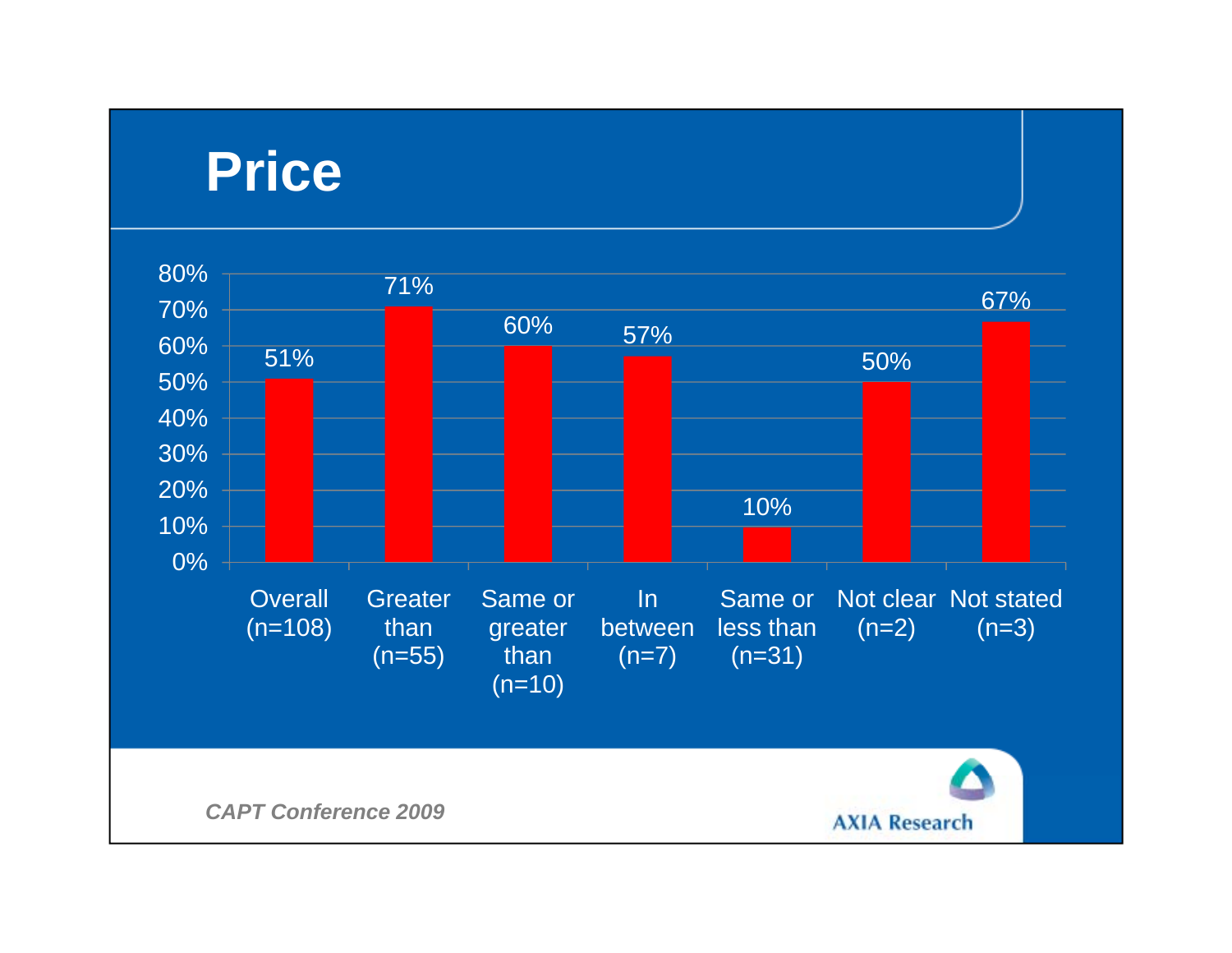# **Interpretations**

Publicly available reasons lack qualitative statements regarding:

- $\bullet$  appropriateness of outcome
- appropriateness of comparator
- strength of clinical evidence
- attractiveness of ICERs
- non-evidentiary factors (values and preferences)

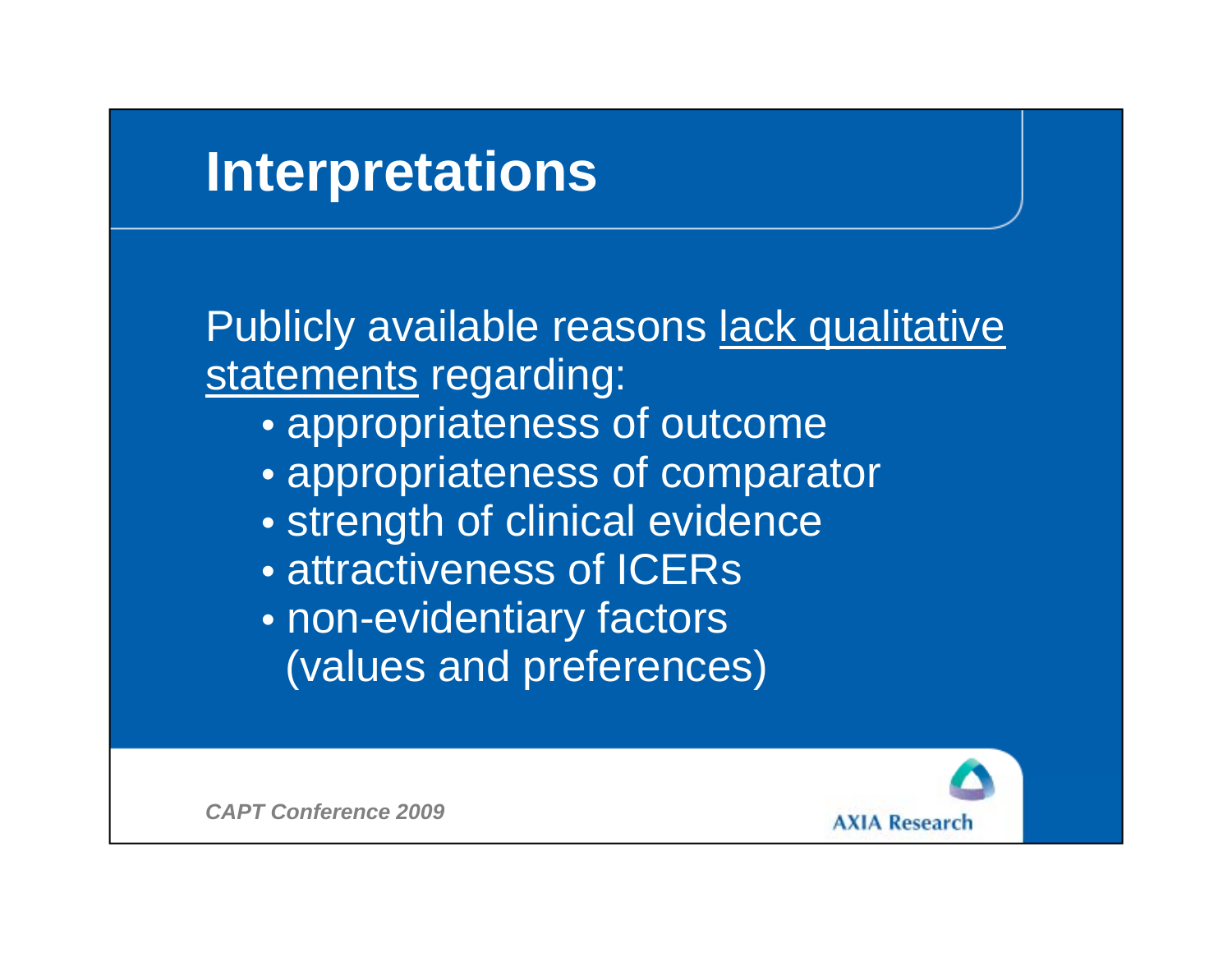

*CAPT Conference 2009*

**AXIA Research**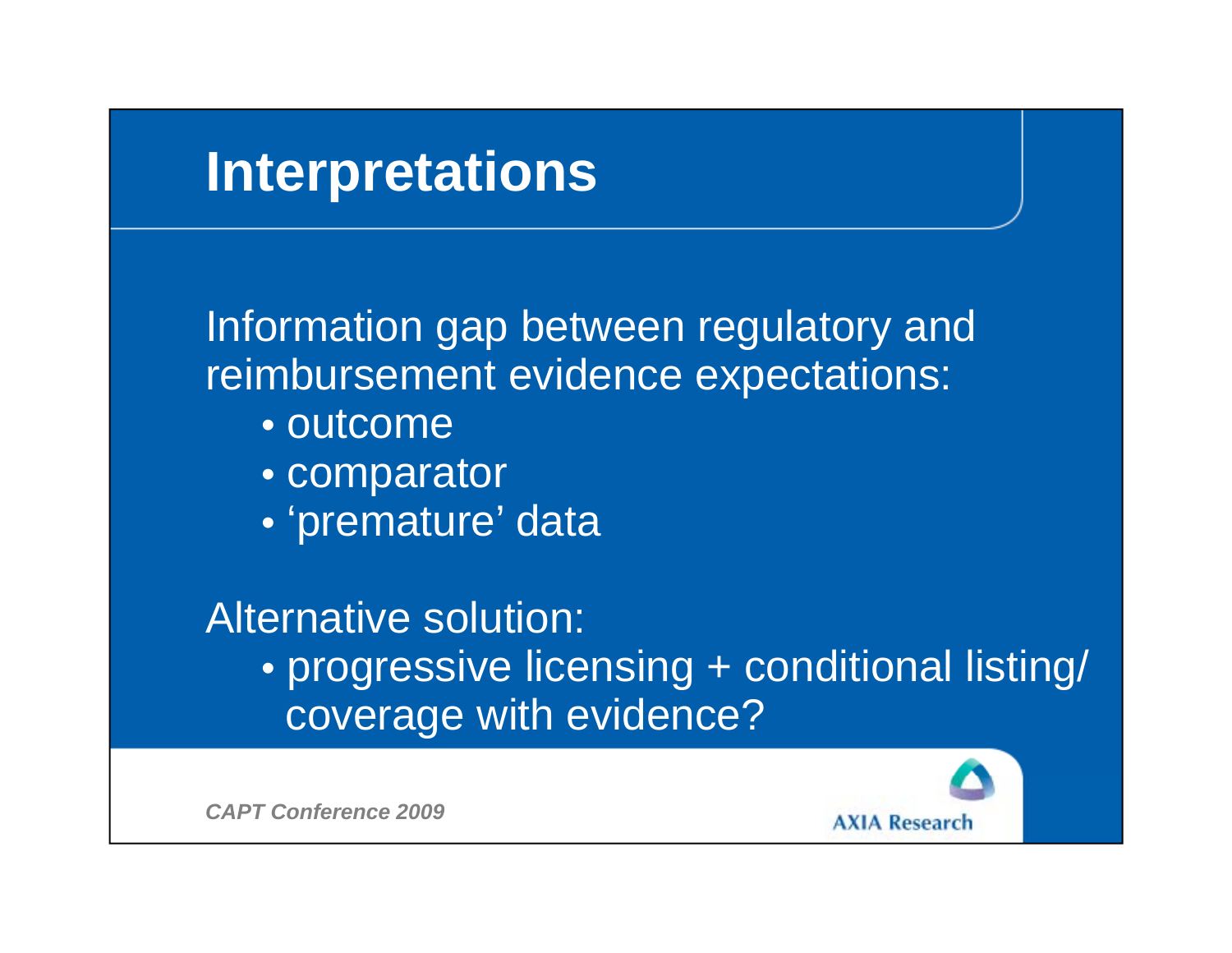# **Interpretations**

Supportive of Standing Committee Recommendations:

 $\bullet$  There is a need for a formal appeals process.

- A separate process could be considered for rare and first-for-disease drugs.
- Conduct a 5-year review: investigate reasons behind DNL rates for different therapeutic areas.